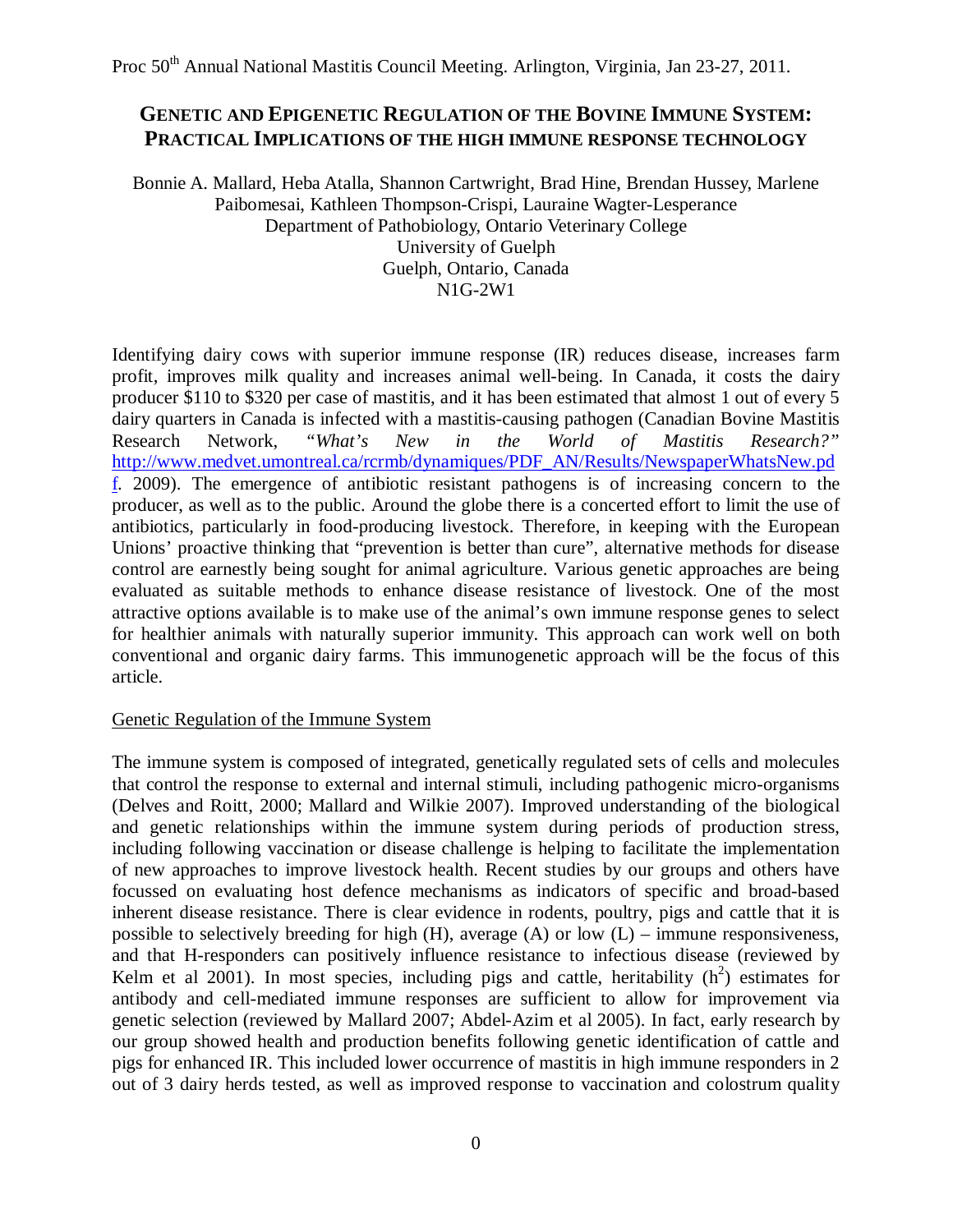(Wagter et al 2000). More recent research, has substantiated these claims by demonstrating substantial reductions in odds ratio disease scores for mastitis  $(\sim 4x)$ , ketosis  $(\sim 3x)$ , metritis  $(\sim 8x)$ and retained placenta  $(-2.5x)$  of cows with both high antibody and cell-mediated immune responses in a large commercial US herd (DeLaPaz 2008, Table 1). Our group refers to these individuals with both higher and more optimally balanced antibody and cell-mediated immune responses, as High Immune Responders, and we have developed a patented test system to quickly identify these animals within dairy herds. This method is referred to as the *High Immune Response* (HIR) technology.

Using quantitative genetic methods to identify and select individuals with higher breeding values for immune response traits is one of the novel genetic tools that does not require molecular genetic manipulation of the animal and therefore avoids current controversies surrounding production of genetically modified organisms (GMOs). Nonetheless, the advantages of modern molecular genetics techniques are being employed at the laboratory level to identify and study favourable animal genotypes. Genetically selected and immunologically-defined populations possess the variation required to adapt under conditions of natural and artificial selection, and thus can be utilized as a tool to understand the genes and proteins which govern these phenotypes (Glazier et al 2002). For example, as a means to discover new genes or pathways that regulate the immune system of dairy cattle a bovine immune-endocrine microarray chip was produced in our laboratory and has been used to identify genes associated with H, A and L immune responsiveness and to determine genes that affect disease resistance (Tao et al 2007; Nino-Soto et al 2008). Genes identified as being expressed differently between and the H and L responders included immune response transcription factors, cytokines, histocompatibility and Tcell receptor genes (Nino-Soto et al 2008). Additionally, certain bovine IR genes have been shown to express single nucleotide polymorphisms (SNPs) that associate with high and low somatic cell scores and other dairy traits (Sharma et al 2008; Pant et al 2008; Leyva et al 2008a,b). These SNPs may also associate with H and L-IR and are now being examined in this context.

### *Features that Distinguish High Antibody and High Cell-mediated Immune Response Phenotypes*

Practically speaking, since antibody and cellular immunity are key aspects of the adaptive immune system that are critically important in control of extra- and intra-cellular pathogens, respectively, it is best to select animals that have both high antibody and high cell-mediated immune responses. This produces animals with a well balanced IR profile, capable of defending against a wide array of diverse pathogen. The HIR technology is designed to identify those cows and calves with robust and unbiased immune responsiveness that can be kept for future breeding to improve herd health, while low immune responders may be culled from the herd.

Academically, it is of interest to better understand the immunological features that distinguish the various IR phenotypes. In order to do this, we have classified Holsteins ranging in age from 6-30 months as having either high antibody-mediated immune response (HiAMIR) but low cellmediated; or high cell-mediated immune response (HiCMIR) but with low antibody. As one might have expected those individuals with HiAMIR had significantly more B-lymphocytes which are the cells involved in antibody production compared to HiCMIR animals. Conversely, HiCMIR responders had significantly greater numbers of certain T-lymphocyte subsets,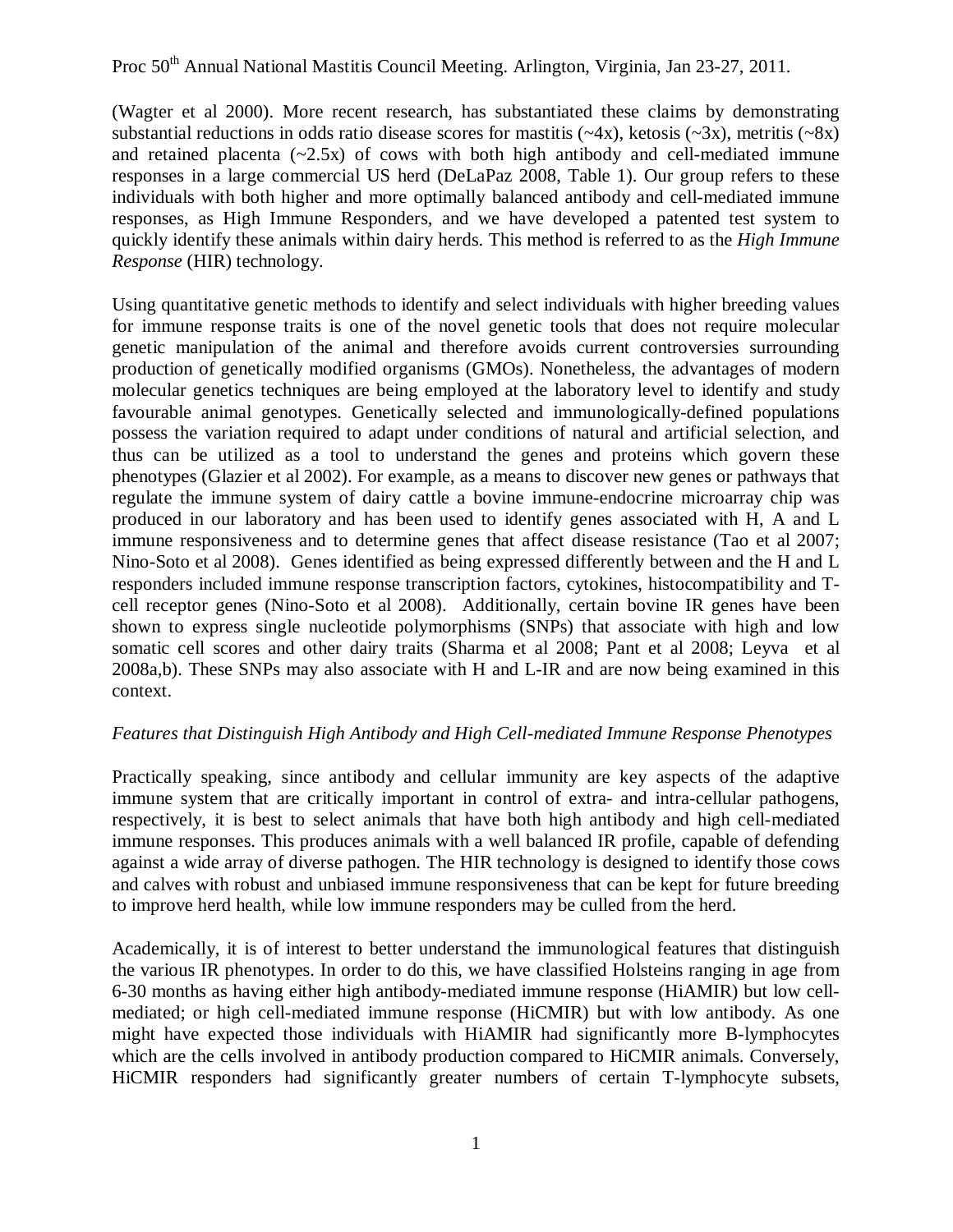particularly T-cells of the WC1+ (gamma-delta) phenotype. The T-lymphocytes are those leukocytes particularly important in generating cellular immunity to intra-cellular pathogens. Additionally, T-helper cells support antibody responses to a wide range of T-dependant antigens.

High immune responders identified using the patented test system also had greater numbers of other leukocyte subpopulations. For instance, the HiCMIR animals also had significantly greater numbers of monocytes, whereas the HiAMIR tended to have more neutrophils. Some of these parameters were influenced by age or pregnancy and must be appropriately accounted for in the statistical models (Hine et al 2010). Improved kknowledge of how age and pregnancy influence antibody (type 1) and cell-mediated (type 2) IR will improve our ability to select animals with enhanced immune responsiveness and resistance to various pathogens. It is worth noting that in general a calf identified as a high responder will maintain that classification as a mature lactating cow. Therefore animals only need to be tested and classified based on their IR breeding value once in their lifetime. This information helps us to better understand the mechanisms that underpin the improved immunity of high responders and the increased value of those animals that have both high antibody and cell-mediated immunity.

## *Evaluating Immune Response in Cohort Herds across Canada*

Recently, in collaboration with the Canadian Bovine Mastitis Research Network (CBMRN), 690 cows from 58 herds across Canada were immunized using the patented system to evaluate their IR profiles. Three blood samples and a simple skin test were taken to measure specific antibody and delayed-type hypersensitivity as an *in vivo* indictor of cell-mediated immune responses, respectively. Enhancing both antibody plus cellular immunity is especially important for diseases such as mastitis where there are multiple causative organisms that require various immunological mechanisms to control the disease.

High, average and low immune responders were found within each herd in all regions across Canada. Ranking of cows could be compared within herd, within province and across regions based on either their phenotype or IR breeding values. In this Canadian study approximately 15% of cows were high, 15% were low, and 70% were average immune responders with some slight differences between provinces (Thompson-Crispi et al 2010).

### *Immune Response and Health*

Two other immune response trials have previously demonstrated that HIR cows have the lowest disease occurrence (Wagter et al 2000; DeLaPaz 2008). Now, through the CBMRN, data is available on clinical mastitis cases and analysis is underway to determine the association of HIR on incidence, duration and severity of mastitis. Preliminary results show that among all cases of clinical mastitis in the cows across Canada that were tested for immune response, cows classified as HIR had the lowest occurrence of coagulase-negative staphylococci (CNS).

### *Immune Response and Production*

Results to date have shown that breeding for optimal high immune response based on both antibody and cell-mediated immune responses would not compromise production. There is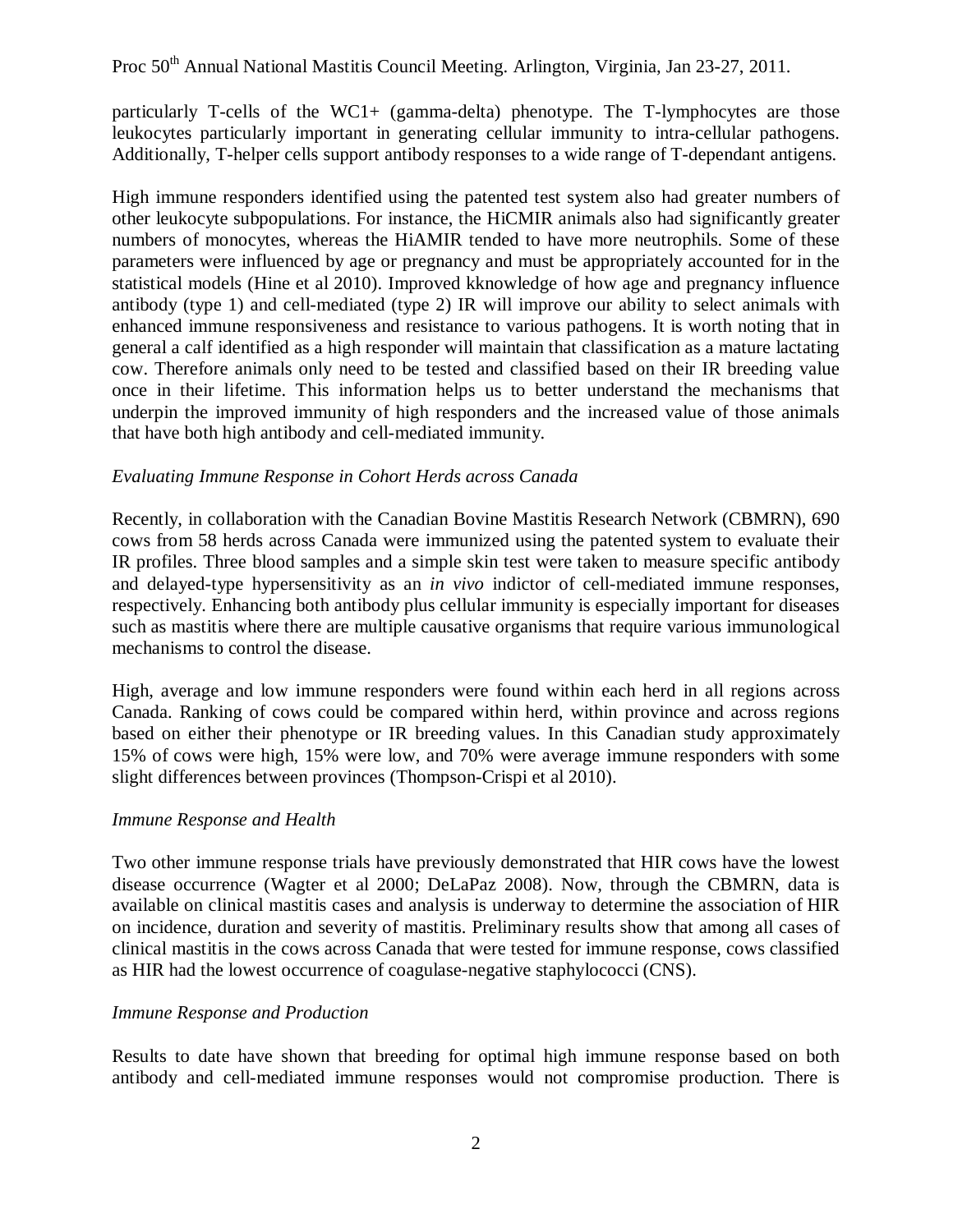evidence that some cows with only HiAMIR have lower milk production but cows with HiCMIR have higher milk production (Wagter et al 2003; DeLaPaz 2008; Mallard 2007). Therefore when both traits are used in a selection index there is no adverse affects on milk yield, fat or protein. Similarly in the CBMRN study there were no differences in 305 day milk yield, protein yield, fat yield or overall lifetime profitability in HIR cows compared to low or average IR cows (Thompson-Crispi et al 2010).

## *Breeding for Optimal Immune Response in Canadian Holsteins*

Heritability is the proportion of the phenotypic variation in a trait that is due to genetics and this information is used to estimate an animal's breeding value for that trait – in other words the ability to transmit those genes to their offspring. Results of the CBMRN study showed the  $h^2$  of the antibody and cell-mediated immune response traits to be moderate to high, ranging from 0.14 – 0.56. This indicates that between 14% and 56% of the phenotypic variation in immune response can be explained by genetic variation. Using these heritability estimates, breeding values were calculated to rank cows for immune responsiveness (Fig 2). These results are similar to those found in previous studies (Mallard et al 2010). Since a significant genetic component has been identified in these IR traits, it is possible to include immune response in breeding programs to make genetic gains in overall dairy health.

### Immune Responses to Various Mastitic Strains of *Staphylococcus aureus*

In another aspect of our work, we were interested to evaluate antibody and cell-mediated immune responses to various *S. aureus* strains. In this set of experiments, 4 groups of Holstein cows (5 cows/ treatment) were infected by the intramammary route with one of 4 genetically characterized *S. aureus* strains; the naturally occurring Small Colony Variant (SCV Heba3231) (Atalla et al 2008), its parent strain 3231 (Atalla et al 2008), a genetically defined Newbould *hemB* mutant displaying the SCV phenotype, or the prototype strain Newbould 305.

Infected cows were monitored and given scores for the development of clinical mastitis based on systemic and localized signs (Atalla et al 2009*)*. Both SCV strains induced mild clinical mastitis, while both wild-type strains induced acute clinical mastitis (Atalla et al 2009). Somatic cell scores (SCS) from all treatment groups were significantly ( $p < 0.05$ ) higher at the first 5 days and up to day 36 post-challenge relative to SCS before challenge (Atalla et al 2009).

Anti-*S. aureus* IgG1 and IgG2 responses in sera and whey were determined using sandwich ELISA at days 14, 21 and 36 post-challenge. In addition, cows in each group were inoculated with the UV-killed homologous strain intradermally in the neck at day 24 post-challenge to induce DTH as an indicator of CMIR and differences in % increase double skin fold-thickness were measured at 6 and 24 h (Atalla et al 2010b). Both SCV Heba3231 and its parent strain 3231 induced strong type 1 immune responses as evident by significant ( $p < 0.05$ ) DTH, as well as IgG1 and IgG2 antibody responses in sera and/or milk whey with more of a type 1 bias (Atalla et al 2010). Type 1 immune responses are particularly important in the control of intracellular pathogens, such as SCVs that have the ability to survive inside host cells. Conversely, both the *hemB* mutant and Newbould 305 strains induced a type 2 response as indicated by failure to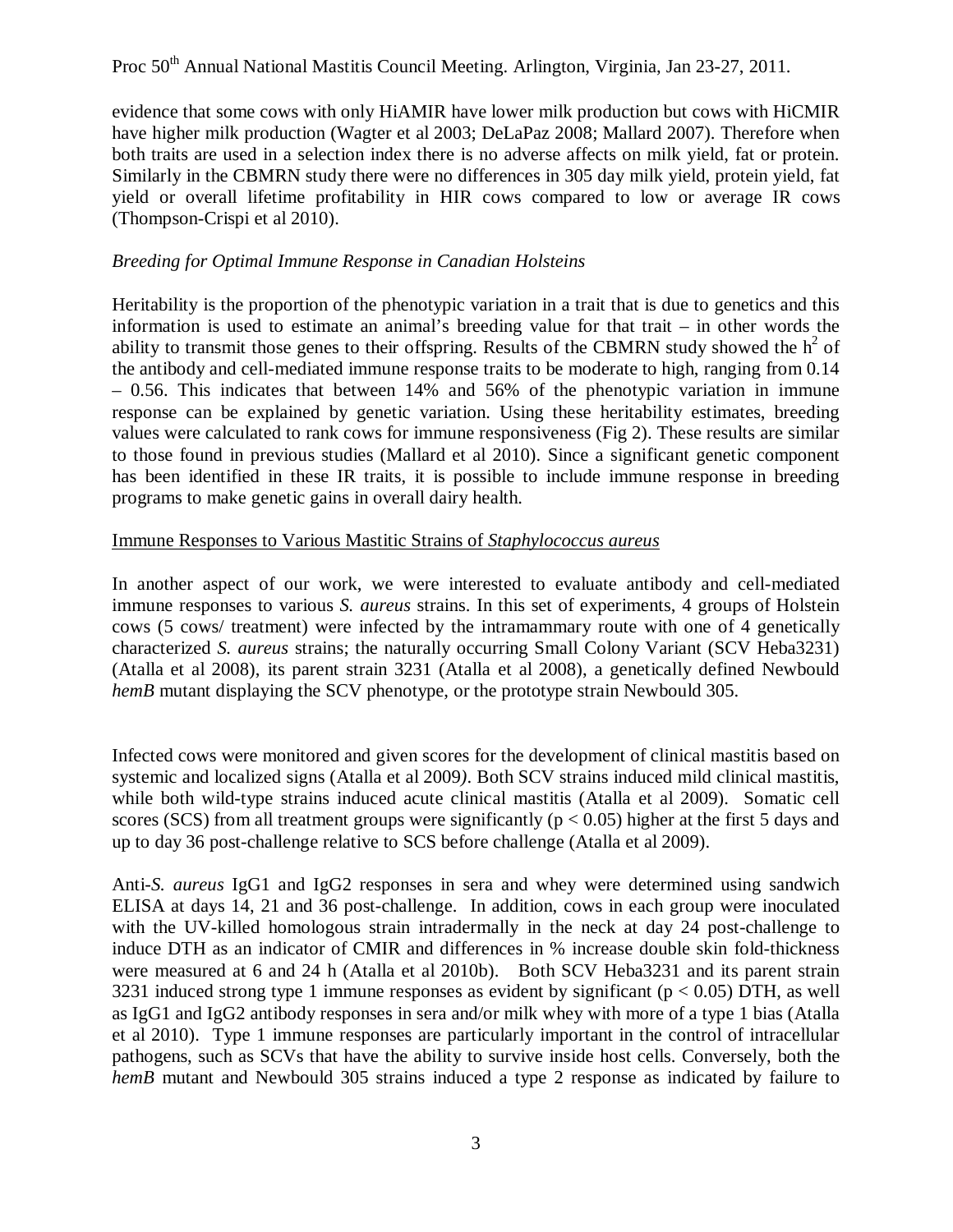develop DTH and predominance of IgG1 antibody response in sera and/or milk whey (Atalla et al 2010).

The expression of cytokine marker genes, TNF-α, IL-8, TGF-β and IL-10, were also determined using real-time PCR in blood-derived mononuclear cells at days 0 before challenge and days 2 and 36 post-challenge. The mRNA of target gene was quantified relative to that of the reference gene β2-microglobulin. In all treatment groups both TNF-α and IL-10 transcripts were differentially expressed following challenge, while IL-8 and TGF-β transcripts were not. Upregulation of TNF-α during the chronic phase of infection with SCV Heba3231 and the 3231 parent strain seemed to modulate the immune response to allow persistence. Increased IL-10 expression during the chronic late phase of infection to 3231 and Newbould 305 strains was likely to minimize immune-mediated pathology, whereas early expression in response to Newbould 305 seemed to drive the downstream immune response towards a non-protective type 2 response (Atalla and Mallard 2010). Persistence of bovine mastitis appeared linked to the adaptability of *S. aureus* strains to the mammary gland environment. One of the important strategies to overcoming host defences appeared to be the formation of the SCV phenotype.

Finally, we evaluated the possibility of ranking cows as H, A or L immune responders based on *S. aureus* AMIR and CMIR responses. It was evident that these antibody and cell-mediated responses were strain dependent more than cow dependent. Therefore ranking cows based on response to *S. aureus* was not suitable and ranking using the specified type 1 and 2 test antigens as described in the HIR patent remains the best choice for ranking cattle for immune response as a predictor of improved disease resistance.

### Epigenetic Regulation of the Immune System

Epigenetic effects in the form of histone modifications and DNA methylation are actively involved in the induction, stability and clonal inheritance of gene expression in T-lymphocytes, particularly T-helper 1 and 2 cells as they impact disease resistance (Wilson et al, 2009). Specifically, DNA methylation appears to have modulating effects on the interferon-gamma (*IFNG)* and interleukin (*IL)-4* promoters of humans, as well as several other species, including dairy cattle (Sanderse et al, 2006; Schoenburn et al, 2006; Paibomesai et al 2010). This cytokine expression is important for the induction of T-helper 1 and 2 subtype responses that can strongly influence type 1 and 2 immune responses. In fact, epigenetics is now generally thought to represent a vital connection between gene expression and the environment (Petronis, 2010). As such, a better understanding of DNA methylation, as well as other epigenetic modifications, serves as a critical component to links molecular, cellular and physiological responses, including immune responses that control disease resistance.

To determine whether epigenetic effects may be playing a role in the shift in type 1 and type 2 immune response bias that occurs during pregnancy and parturition of dairy cows we examined DNA methylation of bovine type 1 (IFN- $\gamma$ ) and type 2 (IL-4) cytokine promoter genes between wk -4 and day 4 relative to calving. The T-cell mitogen, ConA, was used to stimulate CD4+ Thelper cells to proliferate and induce cytokine production. Using ELISA to evaluate cytokine production an increase in both cytokines was observed following mitogen treatment. DNA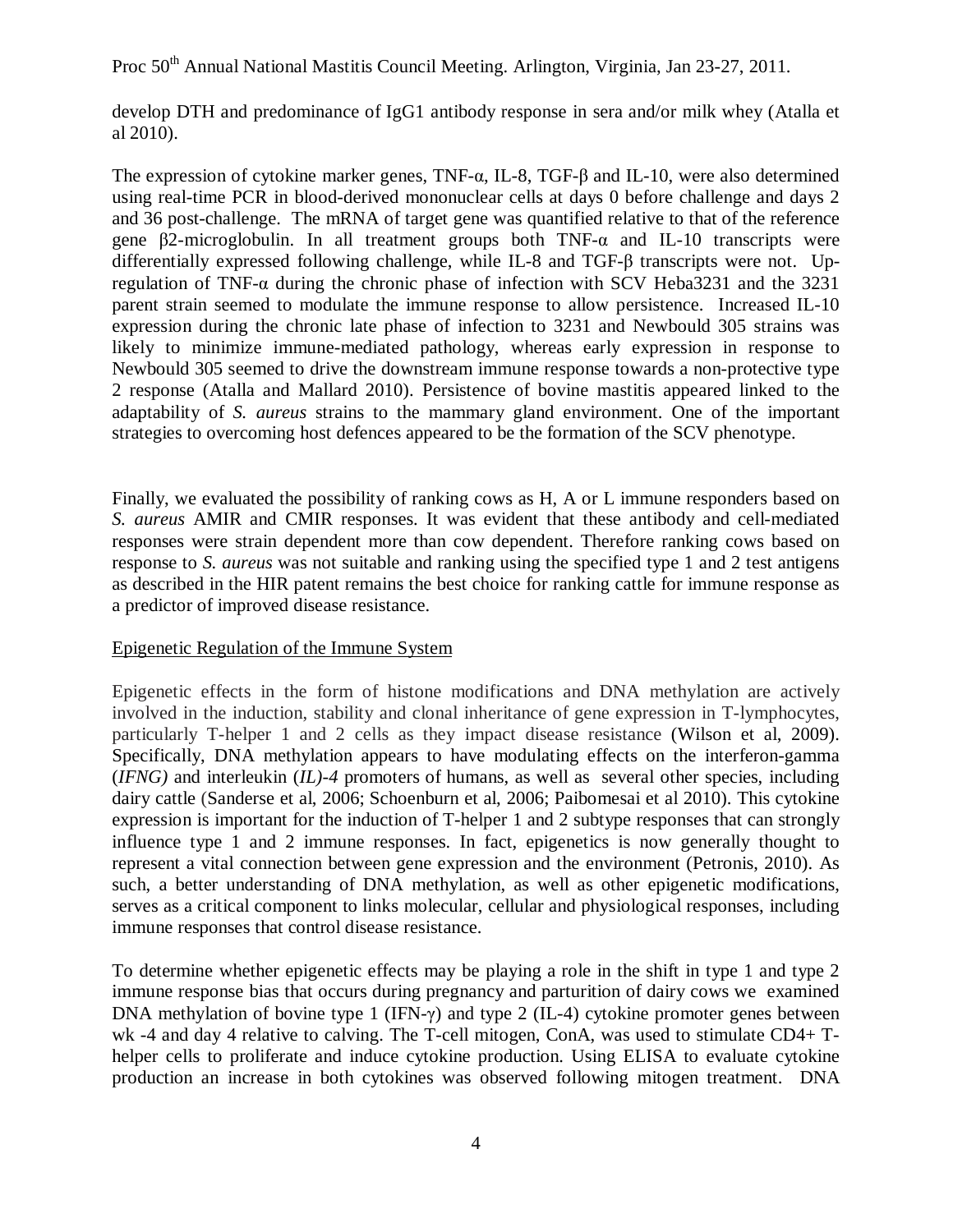methylation of genomic DNA was evaluated using a bisulphite DNA methylation kit. A general decrease in methylation in the *IFNG* promoter (-8.8%) was noted which was consistent with the noted increase in IFN- γ production. Conversely, ConA stimulation was associated with a general increase in methylation at the *IL4* promoter (+13.9%) (Hussey et al 2010). Inverse methylation patterns between these two cytokines have been previously reported for other species and are consistent with their opposing regulatory functions (Wilson et al 2009).

The synthetic glucocorticoid, dexamethasone (Dex), was then used to simulate corticosteroid effects that can occur around parturition. Epigenetic influences in the 2 cytokine promoters in response to this immunosuppressive hormone indicated increased methylation of IFNG (+18%) and decreased methylation of IL4 (-31%) (Hussey et al 2010). Sub-optimal IR, increases disease risk, and changes in the balance between type 1 and type 2 IR during peripartum have been previously reported (Shaver-Weaver et al 1999; Wagter et al 2000; Sordillo et al 2009). However, epigenetic influences on bovine cytokine genes, known to steer type 1 and 2 IR, have not been previously reported and as seen here are expected to play a critical role in the IR bias that dictates the nature of immunity during the calving period.

## Practical Implication of the High Immune Response (HIR) Technology

Breeding companies distribute sire proofs (breeding values) to improve mastitis that include Somatic Cell Score (SCS) as an indicator of udder health. SCS, however focuses only on one disease, whereas HIR focuses on broad-based disease resistance. Breeding companies in Canada, including the Semex Alliance, are also beginning to distribute semen from various breeds that are more resistant to disease; for example, Norwegian Red cattle. Dairy Herd Improvement (DHI) companies, such as CanWest DHI provide information on SCS and bacterial colony forming units in individual milk samples, as well as offer diagnostic milk ELISA tests for *S. aureus* mastitis, Johne's Disease, and Bovine Leukosis Virus. Nutrition companies are offering rations that support optimal health and may enhance immune response while pharmaceutical companies market and distribute vaccines that prevent respiratory and gastrointestinal infections in cattle, and Gram negative intramammary infections in lactating cows. However, no company as of yet has attempted to produce a product or service that provides the producer or breeding company with an indication of how well their cattle may respond and/or resist infection to many different micro-organisms, and HIR technology is designed to meet that need. Further this technology offers a solution that results in a reduction in disease occurrence, a reduced use of antibiotics, a reduction in the cost of food animal production, and this translates into an increased quality of food for the consumer.

Qualitative market research was conducted by an independent firm, Agri-Studies (Guelph, Ontario), using 3 focus groups to assess interest in the HIR technology among dairy producers and the dairy support industry, including pharmaceutical companies, dairy herd improvement organizations, veterinarians, breeding and feed companies, and government. Results showed significant interest among dairy producers to use HIR to identify calves or cows with High Immune Response (75% of producers). They acknowledged that the technology would provide beneficial information for culling decisions, grouping, breeding, and/or treating animals, but the key benefit they saw was the ability to cull animals as calves and save the cost of raising animal that later may have significant health issues. They also saw the value of using sires that were classified as HIR to improve the health of their herds. Among participants from the dairy support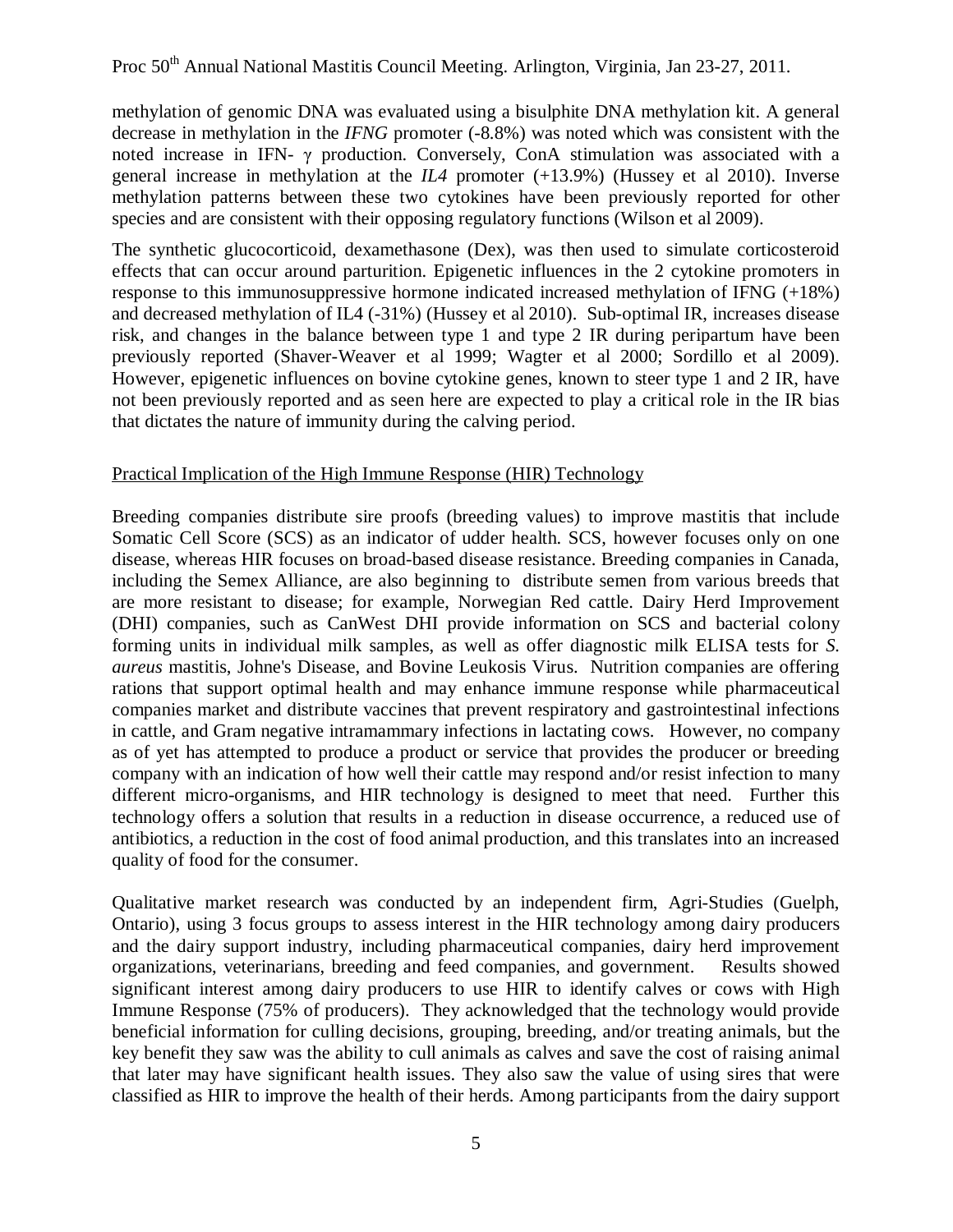industry, the most common benefits cited included the use of HIR technology as a diagnostic tool to target therapeutic drugs or vaccines toward the various IR phenotypes, to improve genetics, and to increase business opportunities with dairy producers. Further market assessment and beta testing of dairy herds is now underway to finalize the transferability of the technology to the marketplace.

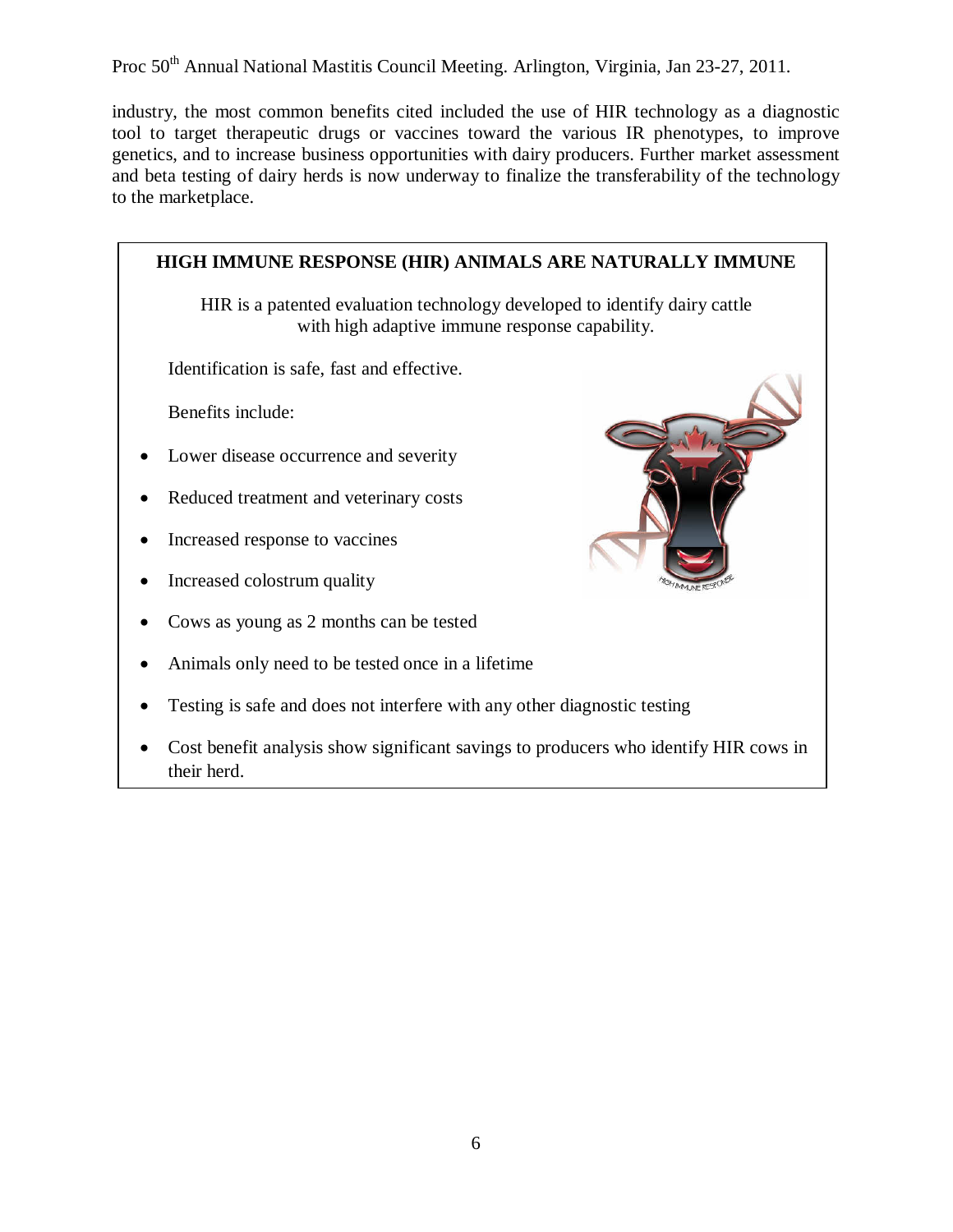## **References**

Atalla, H., C. Gyles, C. L. Jacob, H. Moisan, F. Malouin, and B. Mallard. 2008. Characterization of a *Staphylococcus aureus* small colony variant (SCV) associated with persistent bovine mastitis. Foodborne Pathog. Dis. 5(6):785-799.

Atalla, H., C. Gyles, B. Wilkie, K. Leslie, and B. Mallard. 2009. Somatic cell scores and clinical signs following experimental intramammary infection of dairy cows with a *Staphylococcus aureus* small colony variant (S. aureus SCV) in comparison to other bovine strains. Vet. Microbiol.137:326-334.

Atalla, H., C. Gyles, B. Wilkie, K. Leslie, L. Mutharia and B.A. Mallard. 2010. Antibody and cell-mediated immune response to *Staphylococcus aureus* small colony variants (SCV) and their parent strains. Developmental and Comparative Immunology. 34 (12):1283-1290.

Atalla, H. and B.A. Mallard. 2010. Staphylococcus aureus Small Colony Variants (SCV) in the Context of Bovine Mastitis Host-Pathogen Interaction. Proc. Canadian Society of Immunology, 23nd Annual CSI Conference, Sheraton on the Falls Hotel. Niagara Falls, ON. April 23-26. Abstract.

Abdel-Azim, G. A., A. E. Freeman, M. E. Kehrli, Jr., S. C. Kelm, J. L. Burton, A. L. Kuck, and S. Schnell. 2005. Genetic basis and risk factors for infectious and noninfectious diseases in US Holsteins. I. Estimation of genetic parameters for single diseases and general health. J. Dairy Sci. 88(3):1199-1207.

Canadian Bovine Mastitis Research Network, Aug 2009. *"What's New in the World of Mastitis Research?"* 

http://www.medvet.umontreal.ca/rcrmb/dynamiques/PDF\_AN/Results/NewspaperWhatsNew.pd f)

DeLaPaz J. *MSc thesis*, 2008. Using humoral and cellular response to novel antigens in periparturient dairy cows as a measure of genetic disease resistance in dairy cows. University of North Florida, College of Vet. Med., Gainsville, USA.

Delves, P.J., and I.M. Roitt. 2000. The Immune System. *NEJM* 343:108-117.

Glazier, A.M., J.H. Nadeau, and T.J. Aitman. 2002. Finding genes that underlie complex traits. Science 298(5602):2345-2349.

Hine, B.C., S.L. Cartwright, and B.A. Mallard. 2010. Adaptive Immune Responses in Holstein Heifers: Effect of age and pregnancy status on adaptive immune responses of Canadian Holstein replacement heifers. *J. Dairy Sci*. (accepted Sept 2010).

Hussey B., M Paibomesai, M Nino-Soto, and BA Mallard. 2010. Parturition and Dexamethasone Effects on DNA Methylation Patterns of *IFN*γ and *IL4* Promoters in Holstein Dairy Cow CD4+ T-Lymphocytes. (under review).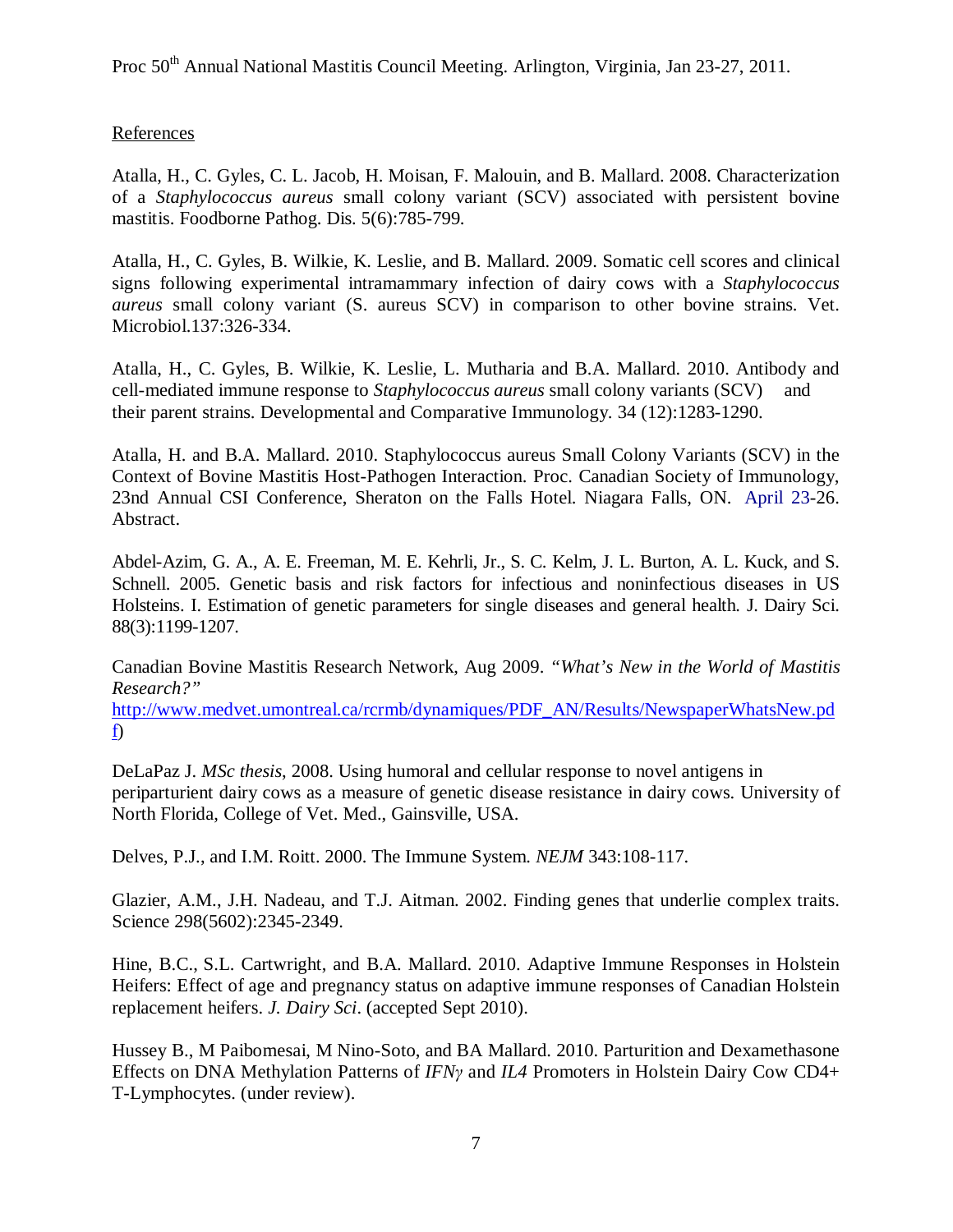Kelm, S. C., A. E. Freeman, and M. E. Kehrli, Jr. 2001. Genetic control of disease resistance and immunoresponsiveness. Vet. Clin. North Am. Food Anim Pract. 17(3):477-493.

Leyva-Baca, I., G. Pighetti, and N. A. Karrow. 2008a. Genotype-specific IL8RA gene expression in bovine neutrophils in response to Escherichia coli lipopolysaccharide challenge. Anim Genet. 39(3):298-300.

Leyva-Baca, I., F. Schenkel, J. Martin, and N. A. Karrow. 2008b. Polymorphisms in the 5' upstream region of the CXCR1 chemokine receptor gene, and their association with somatic cell score in Holstein cattle in Canada. J. Dairy Sci. 91(1):407-417.

Mallard B.A. Heriazon, A., Hine, B., Hussey, B., Miglior, F., Nino-Soto, M., Paibomesai, M., Quinton, M., Thompson, K., Wagter-Lesperance, L. 2010. Phenotypic, Genetic and Epigenetic Regulation of the Bovine Immune System. *Proc 9th World Congress Genetics Applied to Livestock Prod*. Aug 1-6, Leipzig, Germany, Vol 1:521.

Mallard, B.A., 2007. Immunology and Genetics: Phenotypic, Genetic and Epigenetic Variation of Bovine Immune Reponses and Disease Resistance. 40<sup>th</sup> Proc. Am. Assoc. Bovine Practitioners. Sept 20-21, Vancouver British Columbia, 40:1-7.

Mallard, B. A., and B. N. Wilkie. 2007. Phenotypic, Genetic and Epigenetic Variation of Immune Response and Disease Resistance Traits of Pigs. Advances in Pork Production 18:139-146.

Nino-Soto, M., A. Heriazon, M. Quinton, F. Miglior, K. Thompson, and B. A. Mallard. 2008. Differential Gene Expression of High and Low Immune Responder Holstein Dairy Cattle. Dev. Bio. 132:315-320.

Paibomesai, M., Hussey, B., Nino-Soto, M., and B.A. Mallard. March 2010. Epigenetic Modification of IFN- $\gamma$  and IL-4 gene promoters around the peripartum period in Bos Taurus. Proc. 23rd Annual Canadian Society of Immunology Conference. Abstract 115.

Pant, S. D., F. S. Schenkel, I. Leyva-Baca, B. S. Sharma, and N. A. Karrow. 2008. Identification of polymorphisms in bovine TLR2 and CARD15,associations between CARD15 polymorphisms and milk somatic cell score in Canadian Holsteins, and functional relevance of SNP c.3020A>T. Dev. Biol. (Basel) 132:247-253.

Petronis, A., 2010. Epigenetics as a unifying principle in the aetiology of complex traits and diseases. Nature. 465:712-727.

Sanderse, H.B, Nino-Soto, M., Mallard, B.A., 2006. Epigenetic Influences on Promoter Regions of Bovine Interleukin-4 (IL4) and Interferon-gamma (IFN-g) Genes During Peripartum Period of Dairy Cows. Proc. Int. Soc. Animal Functional Genomics, May 16-19, East Lansing, Michigan.

Shafer-Weaver, K.A., Corl, C.M., Sordillo, L.M., 1999. Shifts in bovine CD4+ subpopulations increase T-helper-2 compared with T-helper-1 effector cells during the postpartum period. J Dairy Sci. 82, 1696-706.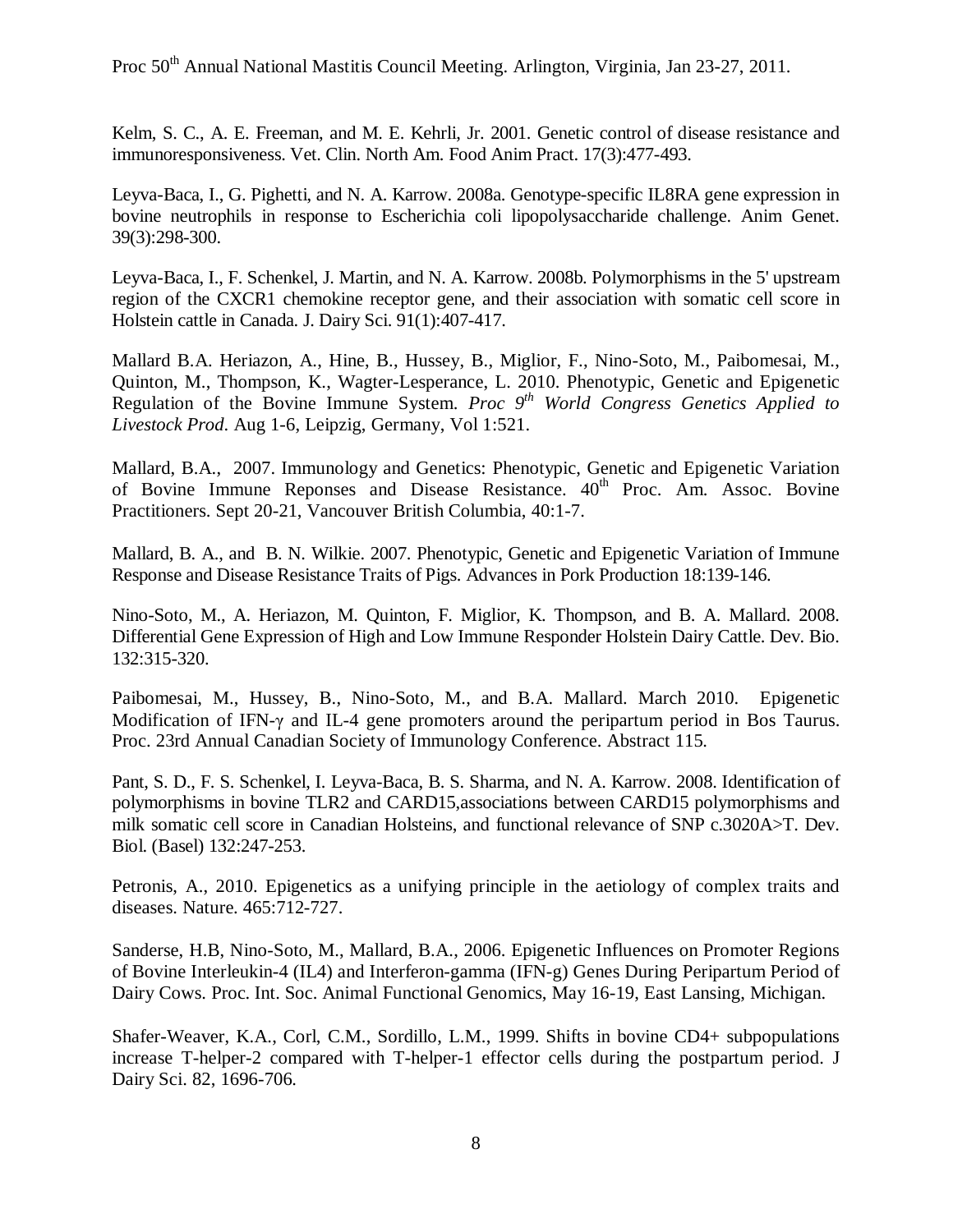Shafer-Weaver, K. A., and L. M. Sordillo. 1997. Bovine CD8+ suppressor lymphocytes alter immune responsiveness during the postpartum period. Vet. Immunol. Immunopathol. 56(1-2):53-64.

Sharma, B. S., J. Mount, and N. A. Karrow. 2008. Functional characterization of a single nucleotide polymorphism in the 5' UTR region of the bovine toll-like receptor 4 gene. Dev. Biol. (Basel) 132:331-336.

Sordillo, L.M., Contreras, G.A., Aitken, S.L., 2009. Metabolic factors affecting the inflammatory response of periparturient dairy cows. Anim Health Res Rev. 10: 53-63.

Tao, W., and B. Mallard. 2007. Differentially expressed genes associated with Staphylococcus aureus mastitis of Canadian Holstein cows. Vet. Immunol. Immunopathol. 120(3-4):201-211.

Thompson-Crispi, K.A., Miglior, F., Mallard, B.A. 2010. Proc Annual Canadian Bovine Mastitis Research Network. Nov 10-11. Mississauga, Ontario. Poster No. 8. Abstract pg 36.

Wagter, L. C., B. A. Mallard, B. N. Wilkie, K. E. Leslie, P. J. Boettcher, and J. C. Dekkers. 2000. A quantitative approach to classifying Holstein cows based on antibody responsiveness and its relationship to peripartum mastitis occurrence. J. Dairy Sci. 83(3):488-498.

Wagter, L. C., B. A. Mallard, B. N. Wilkie, K. E. Leslie, P. J. Boettcher, and J. C. Dekkers . 2003. The relationship between milk production and antibody response to ovalbumen during the peripartum period. J. Dairy Sci. 86(1):169-173.

Wilson, C.B., Rowell, E., Sekimata, M., 2009. Epigenetic control of T-helper-cell differentiation. Nat Rev Immunol. 9: 91-105.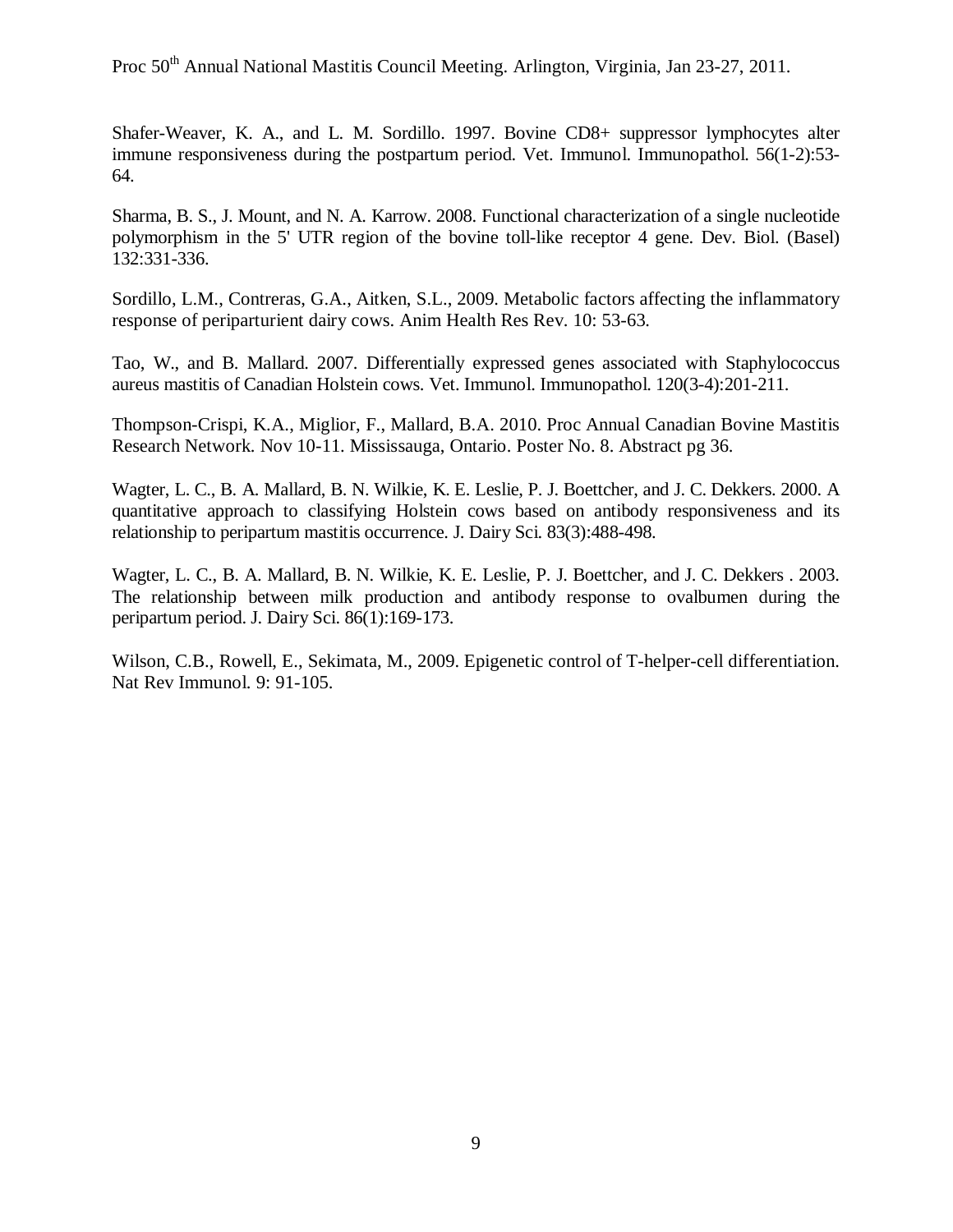| <b>Disease</b>                                                         | <b>Mastitis</b> | <b>Metritis</b>            | <b>Ketosis</b>             | <b>Retained Placenta</b>                  |
|------------------------------------------------------------------------|-----------------|----------------------------|----------------------------|-------------------------------------------|
| <b>Immune Response</b><br><b>Category</b>                              | <b>AMIR</b>     | <b>CMIR</b><br><b>AMIR</b> | <b>CMIR</b><br><b>AMIR</b> | <b>CMIR</b><br><b>AMIR</b><br><b>CMIR</b> |
| High versus Average<br>Immune Responders                               | 1.76<br>2.14    | 0.52                       | 7.40<br>1.75               | 1.05<br>0.65<br>1.94                      |
| Confidence Interval                                                    | $(1.08 - 4.08)$ | $(0.23 - 60.25)$           |                            | $(0.40 - 4.45)$<br>$(0.21 - 6.45)$        |
| AMIR + CMIR<br><b>Odds Ratios for</b><br>High vs Average<br>Responders | 3.9             | 7.9                        | 2.8                        | 2.6                                       |
| <b>Disease</b>                                                         | 22%             | 5.3%                       | 5.8%                       | 7.4%                                      |
| Occurrence<br>During this Study                                        | <b>Mastitis</b> | <b>Metritis</b>            | <b>Ketosis</b>             | <b>Retained Placenta</b>                  |

Table 1. Estimated Odds Ratio (and Confidence Intervals) of Disease Incidence by Immune Category in Peripartum Holstein Cows (n=875) from Large US Dairy Herd.

Source: Adapted from - DeLaPaz, Jason. MSc Thesis, University of Florida, 2008.

AMIR, Antibody-mediated Immune Response; CMIR, Cell-mediated Immune Response.